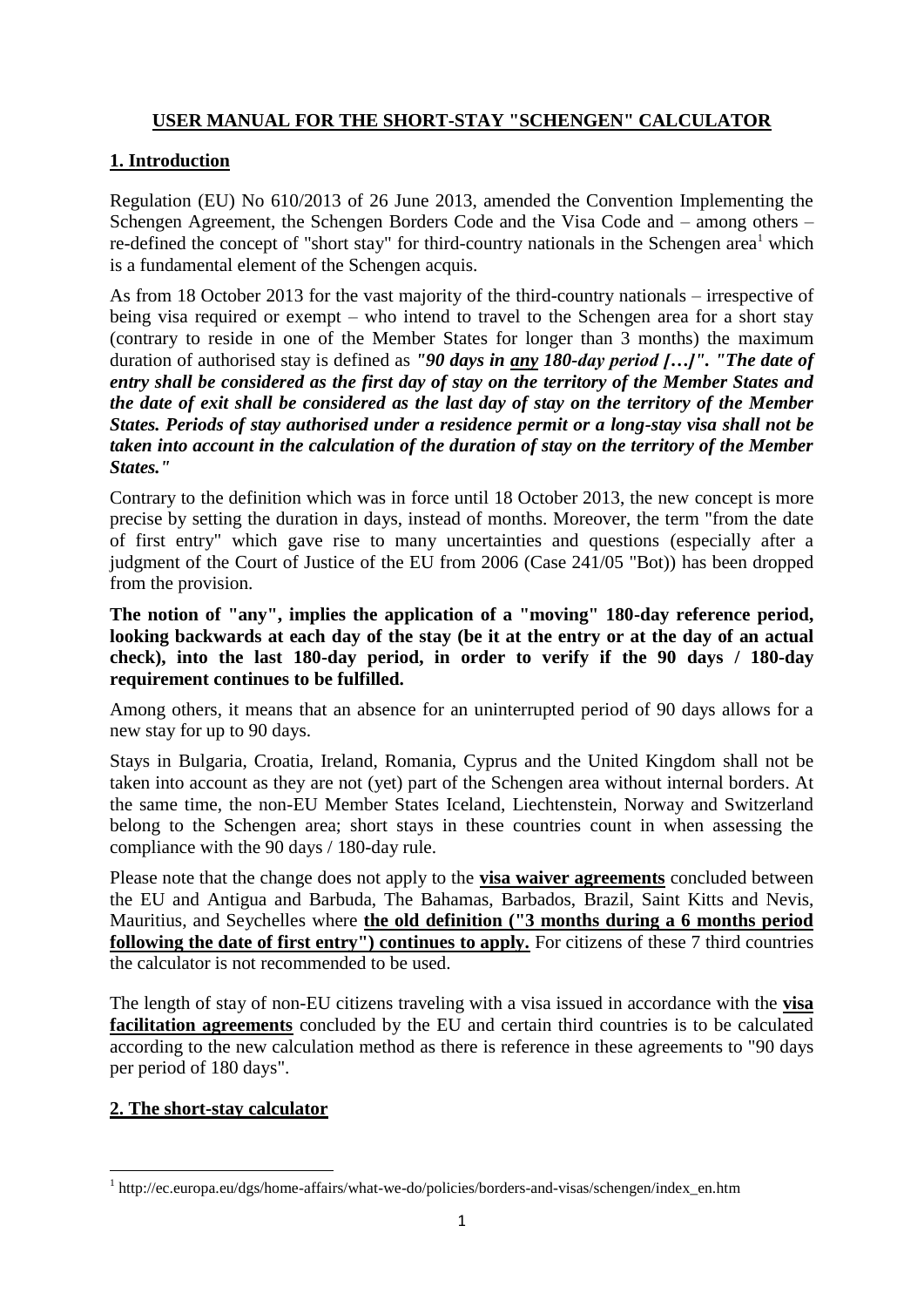In order to apply the 90 days / 180-day rule, a calculator has been developed for the general public and for the Member States' authorities. **The calculator is a helping tool only; it does not constitute a right to stay for a period resulting from its calculation.** It is always for the Member States' competent authorities (in particular for the border guards) to implement the provisions and make a decision on the length of the authorised stay or on the overstay.

The calculator has been extensively tested before making it available for the public, nevertheless irregularities cannot be excluded. Efforts have been made to limit the number of them to the very minimum. It is a JavaScript programme and, in principle, its use neither requires any further programmes installed on your computer, nor internet connection. Opening the programme needs a web browser (e.g. Explorer, Mozilla, Chrome) though.

**The calculator deals with the 90 days / 180-day rule only.** In case of visa-obliged thirdcountry nationals, the length of authorised stay is clearly stated in the visa sticker and often differs from 90 days (which is the maximum that can be granted). In addition, the authorised stay should be consumed within the validity period of the visa. **The calculator does not support the calculation of stay against the authorised stay indicated on the visa sticker, if this period is shorter than 90 days within 180 days and against the validity of the visa.** On the basis of the previous entry and exit dates, the software can "only" calculate whether the third-country national fulfils the general 90 days / 180-day rule or not, and it can give projections for the maximum length of stays in the future from the intended date of entry on the basis of previous entry and exit dates. Holders of short-stay (C-type) visas should therefore also check the validity of the visa and the number of days authorized as indicated on the visa sticker.

The calculator cannot take into account more favourable rules applicable to short-stays of third-country nationals under bilateral visa waiver agreements between certain Schengen States and certain third countries as provided by Article 20(2) of the Convention Implementing the Schengen Agreement (CISA). According to that provision Member States have the possibility to "extend" the duration of stay of visa-free third-country nationals beyond 90 days under the following circumstances. In case a Schengen State concluded a bilateral visa waiver agreement with a third country of the so-called "positive visa list" (like Canada, New Zealand or the US) before the entry into force of the Schengen Agreement (or the date of its later accession to the Schengen Agreement), the provisions of that bilateral agreement may continue to apply. The CISA provides for a Schengen State the possibility to extend a visa-free stay beyond 90 days in its territory for the nationals of the third country concerned in accordance with such an existing bilateral agreement. Thus, for example the nationals of Canada, New Zealand, US, etc. – depending on the continued application of the agreement by the Schengen State - may stay in such Schengen States for the period provided by the bilateral visa waiver agreement in force between the two countries (generally three months), on top of the general 90 days stay in the Schengen area. Article 20(2) of the CISA only provides for the possibility for the Schengen States to apply their "old" bilateral agreements for such extension, but this is not an obligation. No algorithm could be developed in the calculator to take into account this possibility.

#### **3. How to use the calculator?**

The date of the entry into force of the new definition of short-stay (90 days in any 180-day period) is 18 October 2013. The definition implies looking 180 days backwards: the calculator cannot be used for stays spent earlier than that. Therefore, **the calculator cannot take into account entry and exit dates earlier than 22 April 2013.** Should they be inserted, an error message will be given, stating the following: "The date of entry into force of the "new" definition of "short stay" is 18 October 2013 and therefore the calculator cannot be used for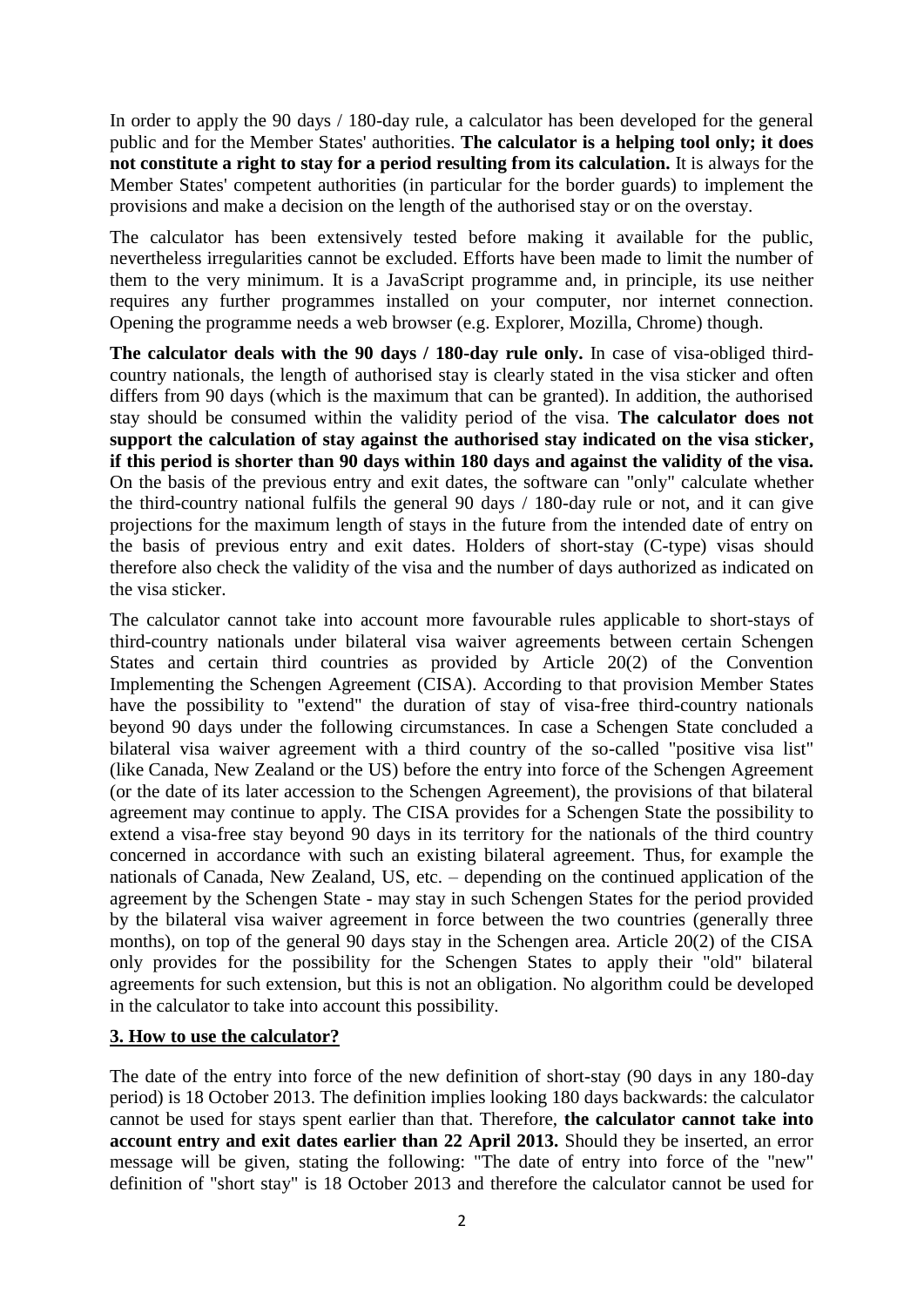entries/stays earlier than 22 April 2013  $(= 18.10.13 \text{ minus six months})$ . The calculator does not support calculation of entries/stays earlier than 22 April 2013. The "old" definition applies for such entries/stays ("3 months in 6 months from the date of first entry)."

The calculator has two functionalities.

In **"Control"** mode **it calculates the length of previous and/or on-going stays** and provides an answer whether the stay of the person complied/complies with the 90 days / 180-day rule (on the day of control), by responding whether the 90-day limit is exceeded or not within the relevant 180-day reference period. If the rule is respected the calculator notes that there is "No overstay in the registration period." In addition, it also indicates which is the last day of stay when the 90 days / 180-day rule would still be respected ("Possible stay until dd/mm/yy"). In case the rule is not respected, the calculator provides for the number of days spent in the 180 day reference period ("Days of stay in the 180-days period  $\frac{d}{m}$ yy to  $\frac{d}{m}$ yy: x  $\frac{day(s)}{s}$ ") and also notes in which period the possible overstay occurred ("Possible overstay in the period from dd/mm/yy to dd/mm/yy (x days)").

The objective of the **"Planning"** mode is to provide information on what is the **maximum length of stay which may be allowed on a particular day in the future. This date is to** be introduced as a date of entry to the top left hand box – "Date of entry/Control:". Depending on the previous entries and exits in the relevant 180-day period, as a result, the calculator either states that "The stay may be authorized for up to: x day(s)", or in case of possible overstay, it provides the same information as in "Control" function (see above).

## **4. How to enter the dates?**

The calculator uses the following date format: dd/mm/yy (e.g. 01/01/14 for 1 January 2014). There is no need to enter"/" (e.g. for 1 January 2014, "010114" shall be added). Should you fail to use this format, an error message will appear stating that: "The date dd/mm/yy is not a valid date".

**"Date of entry/control:"** The actual calendar day is generated by the calculator automatically, which can be changed. In control function this box is to be interpreted as "date of control", while in planning function as "date of entry".

**"Enter previous stay(s) in the Schengen area:**" The first column is for entry dates, while the second column is for exit dates. The third column is for the corresponding length of stay which is filled in by the calculator by pushing the "Calculate" button. This column should therefore be left empty by the user. The date format to be used for adding the entry/exit dates is similarly the 6-digit "ddmmyy". With the "tab" button of your keyboard it is possible to move between the boxes.

If you see three columns, you should not necessarily add the entry and exit dates in chronological order but you should match the date of exit to the corresponding date of entry. Otherwise the calculator provides the following response: "The stay with entering date dd/mm/yy is later than the exit date dd/mm/yy. Calculation of stay is not possible." By pressing the **"Passport" button** only one column would remain. This function allows adding entry and exit dates in random order; the calculator will do the matching. However it is necessary to make a distinction between entries (with a "+" before the 6-digit entry date) and exits (with a "-" before the 6-digit entry date), e.g. +010114 stands for an entry stamp in the passport of 1 January 2014, while -010214 stands for an exit stamp of 1 February 2014. The value added of the "Passport" functionality is that the calculator will do the automatic sorting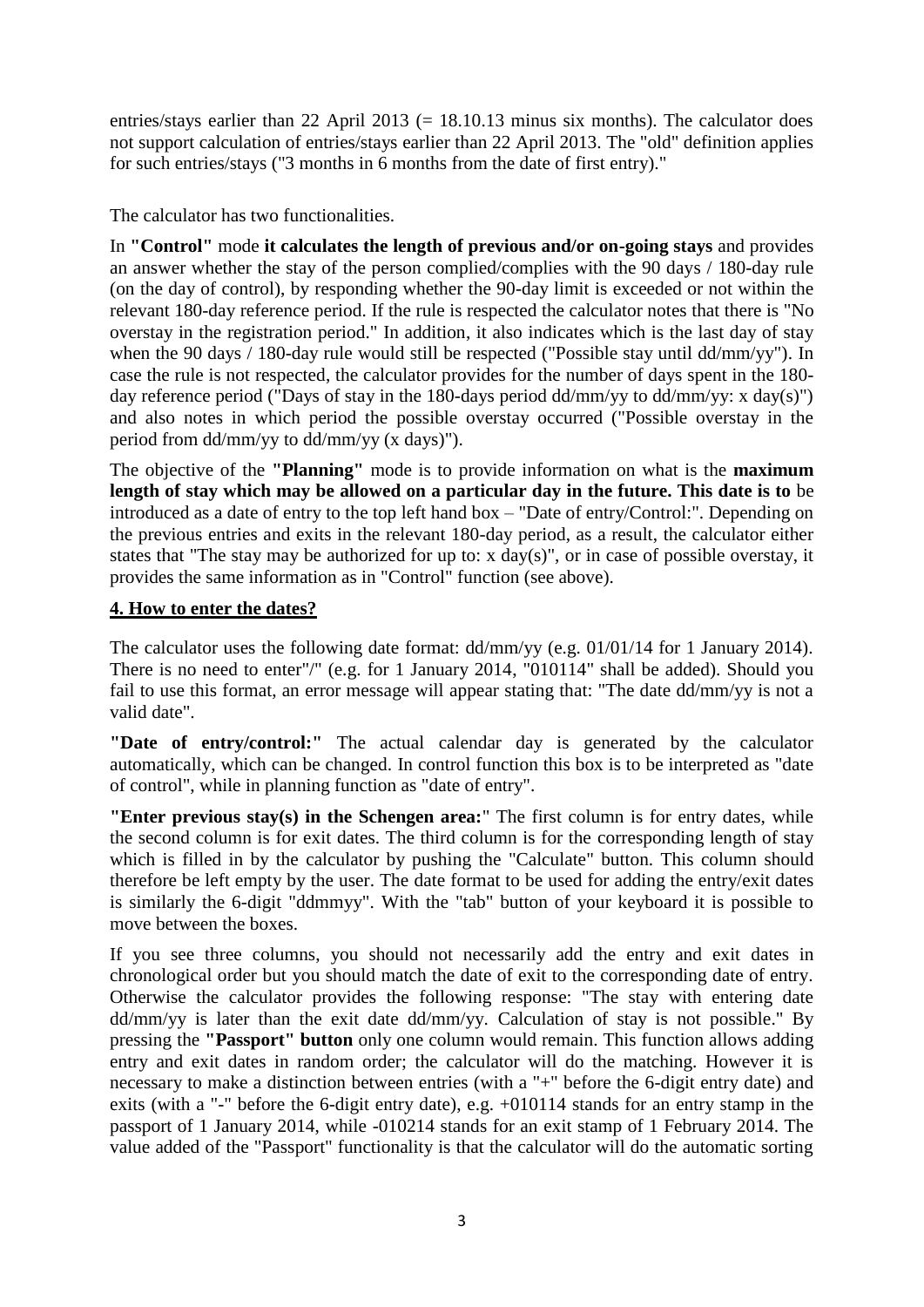of exit dates to the corresponding entry dates. This functionality is primarily designed for border guards.

Irrespective of whether the calculator is used in "Passport" mode or not, should there be a **missing entry or exit date**, **the calculator will not be able to make the calculation**. In this case, the calculator will only state that: "Calculation of stay is not possible". Therefore, in case you are (the traveller is) still staying in the territory of the Schengen area, in order to check the compliance with the 90 days / 180-day rule on a particular date (date of control), please also add that date as a date of (the last) exit.

Please check the entry and exit stamps in the passport, and on the basis of the entry and exit stamps affixed by the authorities of one of the Schengen States in the past 180 days, add the date of entries and exits to the calculator as explained above. Please note that periods of stay authorised under a residence permit or a long-stay visa (D-type visa) shall not be taken into account in the calculation. Accordingly, the dates of the entries and exits (if any) related to residence in a particular Schengen State shall not be inserted.

**Deletion of entries:** The "Reset" button clears all entries. Entries in specific boxes can be deleted with the "delete" button on your keyboard.

#### **Possible technical (!) irregularities with the calculator (i.e. bugs) can be reported at [HOME-CALCULATOR@ec.europa.eu](mailto:HOME-CALCULATOR@ec.europa.eu)**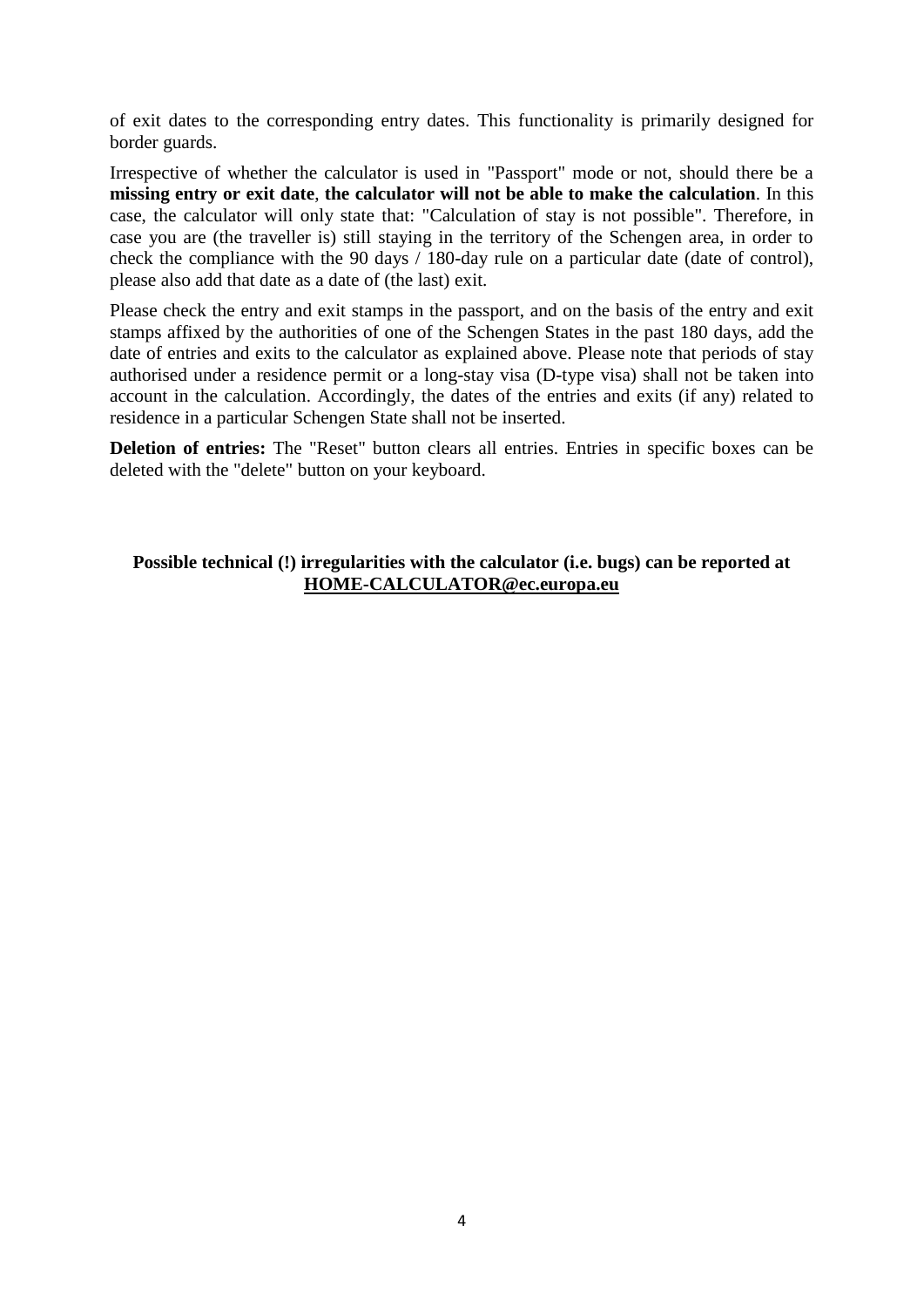# **6. Examples**

The following examples illustrate the application of the 90 days / 180-day rule and the use of the calculator.

#### **Person not subject to the visa requirement**

A person not subject to the visa requirement entered the territory of the Schengen States for the first time on 1 January 2014 and left the same day. Then, (s)he enters again on 1 June 2014 and stays until 20 September 2014. What is the situation on specific dates? When should this person have left the Schengen area to comply with the 90 days / 180-day rule?

On 15.6.2014: Over the last 180 days (18.12.2013 – 15.6.2014) the person had stayed 1 day  $(1.1.2014)$  plus 15 days  $(1.6 - 15.6.2014) \Rightarrow 15$  days = no overstay; compliance with the 90 days / 180-day rule.

(You can enlarge the document on your monitor to see the screenshots better.)

| (6) Schengen-calculator - Windows Internet Explorer provided by Home Affairs DG<br><b>Constitution of the constitution of Constitution</b><br><b>STATISTICS</b> | $\Box$ $\Box$                                         |
|-----------------------------------------------------------------------------------------------------------------------------------------------------------------|-------------------------------------------------------|
| (C) C:Wsers\csorgda\AppData\Local\Microsoft\Windows\Temporary Internet Files\Content,Outlook\B0775PUR\Schengen-calculator (4).html                              | $\bullet$ $\bullet$ $\times$ $P$ immediat<br>$\rho$ + |
| Favorites via Publications Office -- Inte., (a) Web Size Gallery -<br>E . B Schengen-calculator<br>Schengen-calculator                                          | Q - 回 - □ 曲 - Page - Safety - Tools - Q -             |
| <sup>©</sup> Planning @ Control<br>Calculate<br>Date of entry/Control: 15/06/14<br>Enter previous stay(s) in the Schengen area:<br>Passport                     |                                                       |
| No overstay in the registration period.<br>01/01/14 01/01/14                                                                                                    |                                                       |
| Possible stay until 29/08/14<br>01/06/14 15/06/14<br>For holder of a short stay visa, remember to check the number of days on the visa                          |                                                       |
| sticker or in the VIS                                                                                                                                           |                                                       |
|                                                                                                                                                                 |                                                       |
|                                                                                                                                                                 |                                                       |
|                                                                                                                                                                 |                                                       |
|                                                                                                                                                                 |                                                       |
|                                                                                                                                                                 |                                                       |
|                                                                                                                                                                 |                                                       |
|                                                                                                                                                                 |                                                       |
|                                                                                                                                                                 |                                                       |
|                                                                                                                                                                 |                                                       |
| Reset                                                                                                                                                           |                                                       |
|                                                                                                                                                                 |                                                       |
|                                                                                                                                                                 |                                                       |
|                                                                                                                                                                 |                                                       |
|                                                                                                                                                                 |                                                       |
|                                                                                                                                                                 |                                                       |
|                                                                                                                                                                 |                                                       |
|                                                                                                                                                                 |                                                       |
|                                                                                                                                                                 |                                                       |
|                                                                                                                                                                 |                                                       |
|                                                                                                                                                                 | Externet   Protected Mode: On<br>$v_0 = -8100\%$ +    |
| ▥                                                                                                                                                               | $-77.41$ $12.14$                                      |

On 29.8.2014: Over the last 180 days (3.3.2014 – 29.8.2014) the person had stayed 90 days  $(1.6.2014 - 29.8.2014) \Rightarrow 29.8.2014 =$ last day of authorised stay.

| <b>Corpor</b>                                | [2] Childershcsongda\AppData\Locall\Microsoft\Windows\Temporary Internet Files\Content.Outlook\80775PUR\Schengen-calculator (4).html | $\rightarrow$ $\leftrightarrow$ $\times$ $\rho$ invarced<br>$p +$ |
|----------------------------------------------|--------------------------------------------------------------------------------------------------------------------------------------|-------------------------------------------------------------------|
|                                              | The Favorites of Publications Office -- Inte (a) Web Slice Gallery -                                                                 |                                                                   |
| <b>BB + @ Schengen-calculator</b>            | Schengen-calculator<br>$\mathbf{x}$                                                                                                  | 4 · 图 · □ ※ · Page · Safety · Took · @ ·                          |
|                                              |                                                                                                                                      |                                                                   |
| Date of entry Control: 29/08/14              | @ Planning @ Control<br>Calculate                                                                                                    |                                                                   |
|                                              |                                                                                                                                      |                                                                   |
| Enter previous stay(s) in the Schengen area: | Passport                                                                                                                             |                                                                   |
|                                              |                                                                                                                                      |                                                                   |
| 01/01/14 01/01/14                            | No overstay in the registration period.<br>At 29/08/14 a stay may be autorized for 0 days                                            |                                                                   |
| 01/06/14 29/08/14                            | At 28/11/14 a stay may be autorized for 90 days                                                                                      |                                                                   |
|                                              |                                                                                                                                      |                                                                   |
|                                              |                                                                                                                                      |                                                                   |
|                                              |                                                                                                                                      |                                                                   |
|                                              |                                                                                                                                      |                                                                   |
|                                              |                                                                                                                                      |                                                                   |
|                                              |                                                                                                                                      |                                                                   |
|                                              |                                                                                                                                      |                                                                   |
|                                              |                                                                                                                                      |                                                                   |
|                                              |                                                                                                                                      |                                                                   |
|                                              |                                                                                                                                      |                                                                   |
|                                              |                                                                                                                                      |                                                                   |
|                                              |                                                                                                                                      |                                                                   |
|                                              | Reset                                                                                                                                |                                                                   |
|                                              |                                                                                                                                      |                                                                   |
|                                              |                                                                                                                                      |                                                                   |
|                                              |                                                                                                                                      |                                                                   |
|                                              |                                                                                                                                      |                                                                   |
|                                              |                                                                                                                                      |                                                                   |
|                                              |                                                                                                                                      |                                                                   |
|                                              |                                                                                                                                      |                                                                   |
|                                              |                                                                                                                                      |                                                                   |
|                                              |                                                                                                                                      |                                                                   |
|                                              |                                                                                                                                      |                                                                   |
|                                              |                                                                                                                                      | C Internet   Protected Mode: On<br>○ 大100%→                       |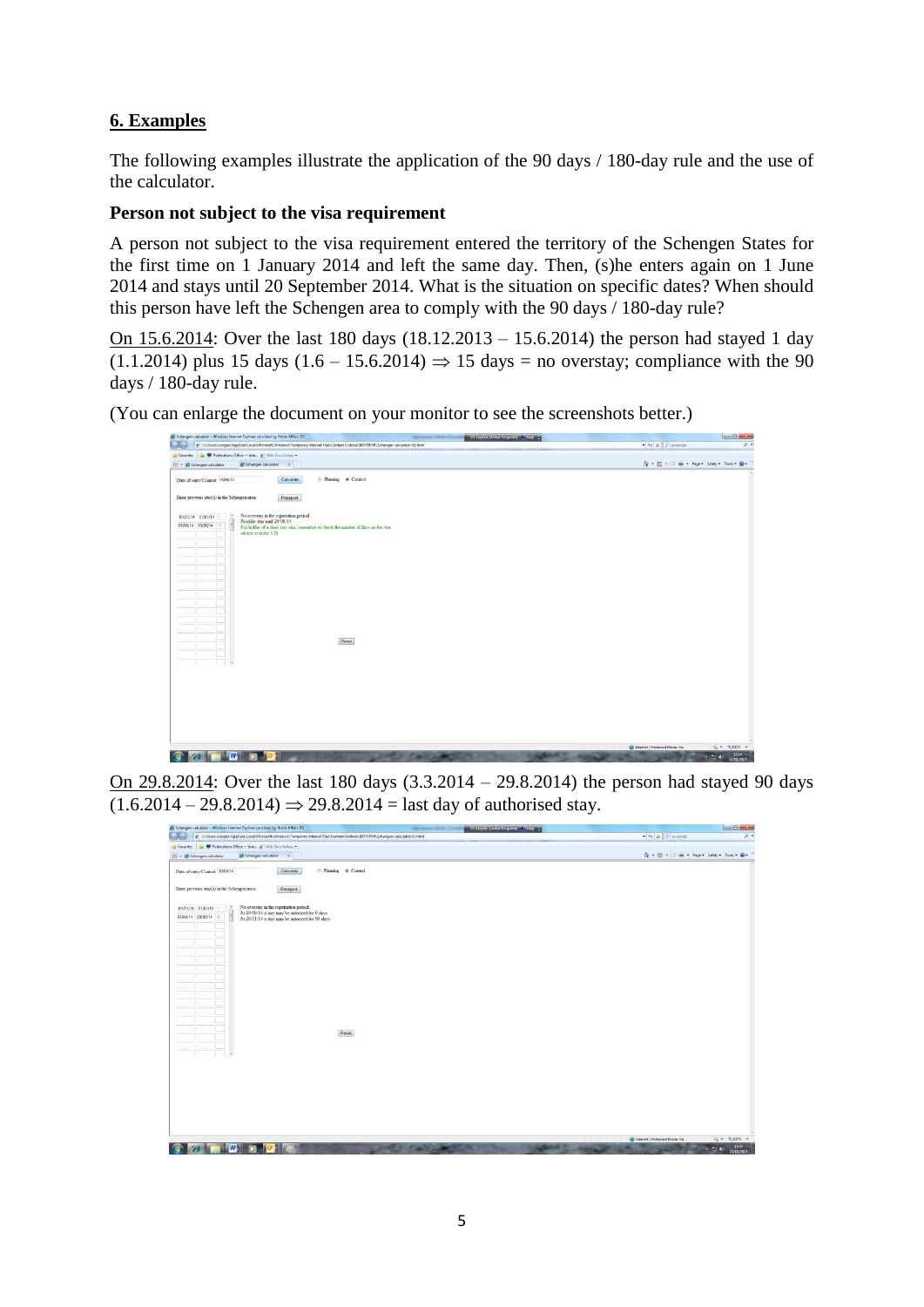#### **Person subject to the visa requirement**

A third-country national has been granted a multiple-entry visa for one year (1.1.2015 to 31.12.2015) allowing for a stay of 90 days per 180 days. The visa holder enters on 1 January 2015 and leaves on 10 January 2015 (10 days), then enters and leaves respectively on 1 March 2015 and 30 March 2015 (30 days) and finally enters and leaves on 1 May 2015 and 9 June 2015 (40 days). What is the situation on specific dates? For how long would the person be allowed to enter again (consecutive stay) to comply with the 90 days / 180-day rule?

On 20.6.2015: The person might enter for a consecutive 20 days maximum (10 days "leftover" from the authorised 90 days (20-29.6), plus additional 10 days since on 30.6.2015 the stay on 1.1.2015 becomes irrelevant on 1.7.2015 the stay on 2.1.2015 becomes irrelevant, etc. (will be outside the 180-day reference period).

| Schengen-calculator - Windows Internet Explorer provided by Home Affairs DG<br>EN English (United Kingdom) 2 Help 2                                   | <b>ICHO MODE</b>                          |
|-------------------------------------------------------------------------------------------------------------------------------------------------------|-------------------------------------------|
| (2) C:\Users\csorgda\AppData\Local\Microsoft\Windows\Temporary Internet Files\Content.Outlook\B0775PUR\Schengen-calculator (4).html<br><b>Roofers</b> | + + x P javacript                         |
| Pavorites via C Publications Office -- Inte (a) Web Sice Gallery -                                                                                    |                                           |
| Schengen-calculator                                                                                                                                   | ☆ ■ 图 - □ 嘛 - Page - Safety - Tools - @ - |
| @ Planning @ Control<br>Calculate<br>Date of entry Control: 20/06/15                                                                                  | Home (Alt+M)                              |
| Enter previous stay(s) in the Schengen area:<br>Passport                                                                                              |                                           |
| Start of 90 days period:23/03/15<br>01/01/15 10/01/15<br>Start of 180 days period:23/12/14                                                            |                                           |
| 01/03/15 30/03/15<br>The stay may be authorized for up to 20 day(s)<br>01/05/15 09/06/15                                                              |                                           |
|                                                                                                                                                       |                                           |
|                                                                                                                                                       |                                           |
|                                                                                                                                                       |                                           |
|                                                                                                                                                       |                                           |
|                                                                                                                                                       |                                           |
|                                                                                                                                                       |                                           |
|                                                                                                                                                       |                                           |
|                                                                                                                                                       |                                           |
|                                                                                                                                                       |                                           |
|                                                                                                                                                       |                                           |
| Reset                                                                                                                                                 |                                           |
|                                                                                                                                                       |                                           |
| ×                                                                                                                                                     |                                           |
|                                                                                                                                                       |                                           |
|                                                                                                                                                       |                                           |
|                                                                                                                                                       |                                           |
|                                                                                                                                                       |                                           |
|                                                                                                                                                       |                                           |
|                                                                                                                                                       |                                           |
|                                                                                                                                                       |                                           |
|                                                                                                                                                       | 后 · 当100% ·                               |
| W D O G                                                                                                                                               | C Internet   Protected Mode: On           |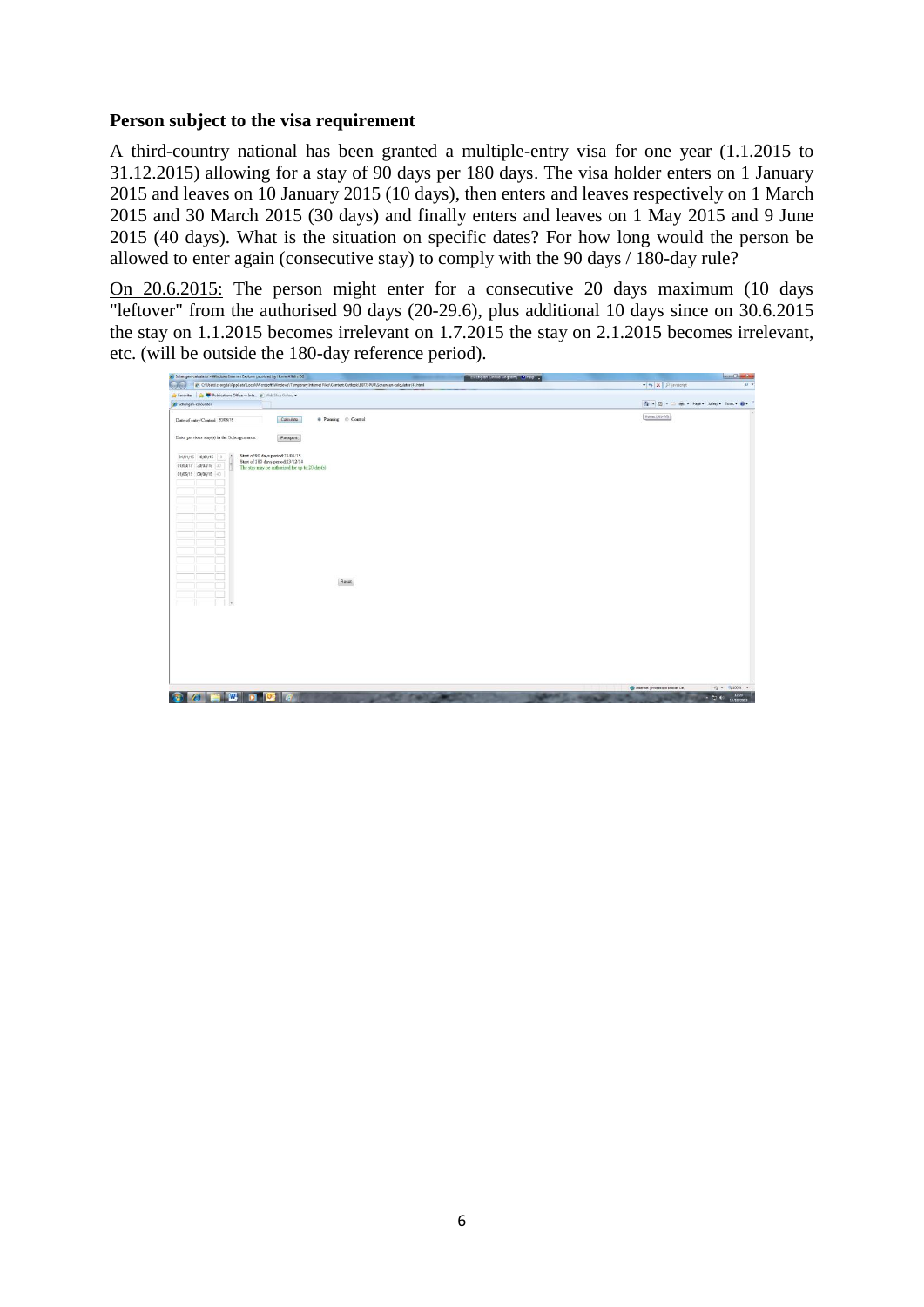On 7.8.2015: The person can still enter for a consecutive 20 days maximum as explained above, since the 30-day stay starting on 1.3.2015 will only become irrelevant on 28.8.2015 (since its corresponding 180-day reference period starts from 2.3.2015). Therefore, on 26.8.2015 the person should leave the Schengen area as on that day (s)he will reach the 90 days within the 180-day reference period.

| <sup>26</sup> Schengen-calculator - Windows Internet Explorer provided by Home Affairs DG                                                               | <b>CONSTRUCTION OF A REPORT OF A LINE WAY</b>                | <b>In G MON</b> |
|---------------------------------------------------------------------------------------------------------------------------------------------------------|--------------------------------------------------------------|-----------------|
| (2) Critisers/coorgols/AppData\Local/Microsoft\Windows\Temporary Internet Files\Content.Outlook\B0775PUR\Schengen-calculator (4).html<br><b>Looking</b> | $\bullet$ $\rightarrow$ $\times$ $\triangleright$ invarced   | $p +$           |
| pr Favorites pr Publications Office -- Inte (a) Web Sice Gallery .                                                                                      |                                                              |                 |
| Schengen-calculator                                                                                                                                     | <sup>5</sup> → 回 → □ ※ → Page > Safety > Took > <sup>●</sup> |                 |
| @ Planning @ Control<br>Calculate<br>Date of entry Control: 07/08/15                                                                                    |                                                              |                 |
| Enter previous stay(s) in the Schengen area:<br>Passport                                                                                                |                                                              |                 |
| Start of 90 days period 10/05/15<br>01/01/15 10/01/15<br>Start of 180 days period 09/02/15                                                              |                                                              |                 |
| 01/03/15 30/03/15<br>The stay may be authorized for up to 20 day(s)                                                                                     |                                                              |                 |
| 01/05/15 09/06/15                                                                                                                                       |                                                              |                 |
|                                                                                                                                                         |                                                              |                 |
|                                                                                                                                                         |                                                              |                 |
|                                                                                                                                                         |                                                              |                 |
|                                                                                                                                                         |                                                              |                 |
|                                                                                                                                                         |                                                              |                 |
|                                                                                                                                                         |                                                              |                 |
|                                                                                                                                                         |                                                              |                 |
|                                                                                                                                                         |                                                              |                 |
|                                                                                                                                                         |                                                              |                 |
| Reset                                                                                                                                                   |                                                              |                 |
|                                                                                                                                                         |                                                              |                 |
|                                                                                                                                                         |                                                              |                 |
|                                                                                                                                                         |                                                              |                 |
|                                                                                                                                                         |                                                              |                 |
|                                                                                                                                                         |                                                              |                 |
|                                                                                                                                                         |                                                              |                 |
|                                                                                                                                                         |                                                              |                 |
|                                                                                                                                                         |                                                              |                 |
|                                                                                                                                                         |                                                              |                 |
|                                                                                                                                                         |                                                              |                 |
| Done                                                                                                                                                    | C Internet   Protected Mode: On<br>看 - 6,100% +              |                 |
| W.<br>Ы<br><b>TOP III</b><br>$\omega$                                                                                                                   | $+57.40$ $12.29$                                             |                 |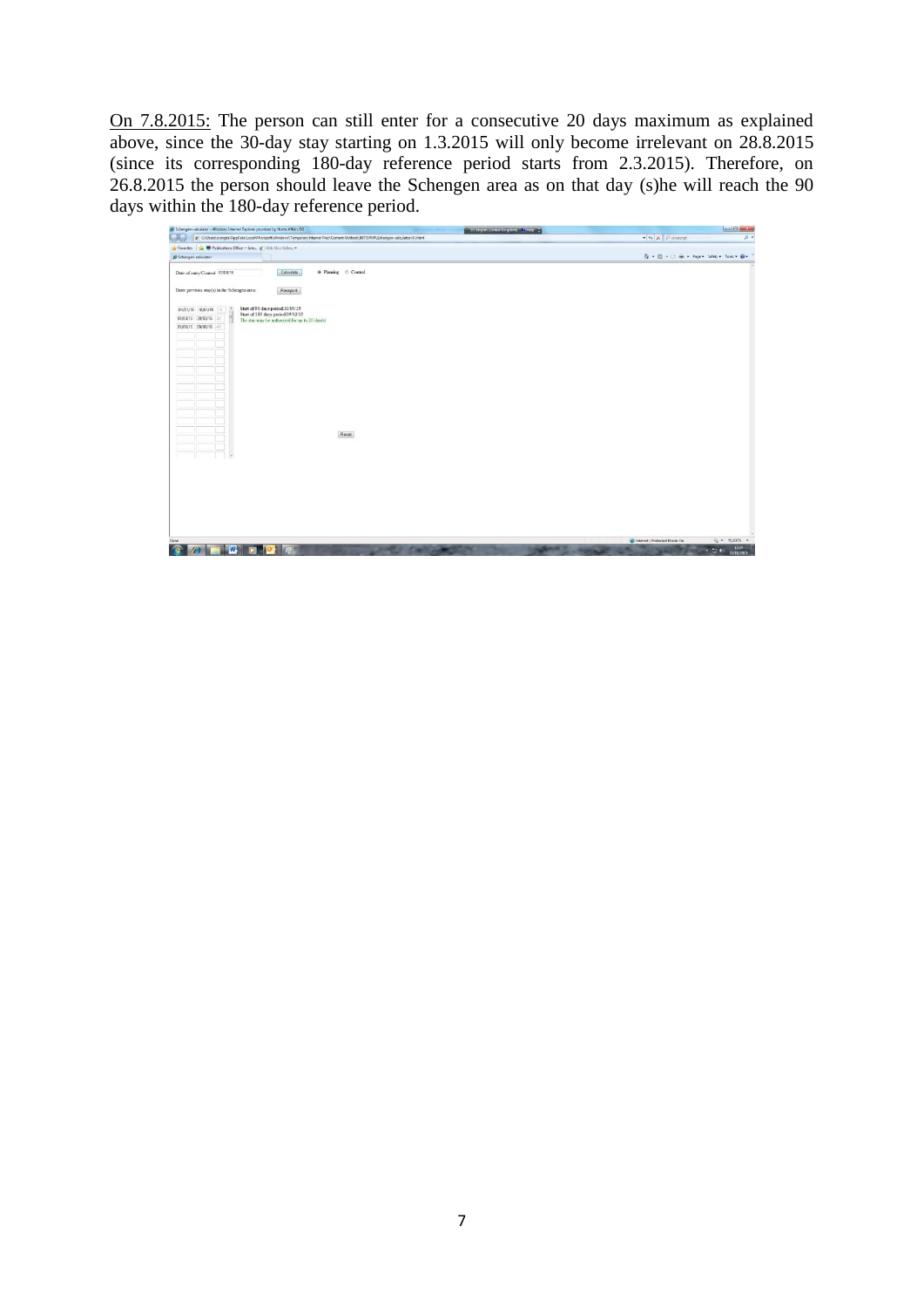On 8.8.2015: The person might enter for a consecutive 50 days maximum (10 days "leftover" from the authorised 90 days, plus additional 10 days since from 30.6.2015 the stay which started on 1.1.2015 becomes irrelevant, plus 30 days since from 28.8.2015, the stay which started on 1.3.2015 becomes irrelevant (out of the 180-day reference period).

| Schengen-calculator - Windows Internet Explorer provided by Home Affairs DG                                                                                       | <b>CONSTRUCTION (APROVATION CONSTRUCT)</b><br>$-$ |                                           | <b>COLORED BY</b> |
|-------------------------------------------------------------------------------------------------------------------------------------------------------------------|---------------------------------------------------|-------------------------------------------|-------------------|
| (2) Childers\csongda\AppData\Local\Microsoft\Windows\Temporary Internet Files\Content.Outlook\B0775PUR\Schengen-calculator (4).html<br><b>Corea</b>               |                                                   | $\bullet$ $\bullet$ $\times$ $P$ invarced | $p +$             |
| per Favorites per Publications Office -- Inte (a) Web Slice Gallery .                                                                                             |                                                   |                                           |                   |
| Schengen-calculator                                                                                                                                               |                                                   | Q → 図 → □ ※ → Page > Safety > Took > @ →  |                   |
| @ Planning @ Control<br>Calculate<br>Date of entry Control: 08/08/15                                                                                              |                                                   |                                           |                   |
| Enter previous stay(s) in the Schengen area:<br>Passpon                                                                                                           |                                                   |                                           |                   |
| Start of 90 days period 11/05/15<br>01/01/15 10/01/15<br>Start of 180 days period 10/02/15<br>01/03/15 30/03/15<br>The stay may be authorized for up to 50 day(s) |                                                   |                                           |                   |
| 01/05/15 09/06/15                                                                                                                                                 |                                                   |                                           |                   |
|                                                                                                                                                                   |                                                   |                                           |                   |
|                                                                                                                                                                   |                                                   |                                           |                   |
|                                                                                                                                                                   |                                                   |                                           |                   |
|                                                                                                                                                                   |                                                   |                                           |                   |
| Reset                                                                                                                                                             |                                                   |                                           |                   |
|                                                                                                                                                                   |                                                   |                                           |                   |
|                                                                                                                                                                   |                                                   |                                           |                   |
|                                                                                                                                                                   |                                                   |                                           |                   |
|                                                                                                                                                                   |                                                   |                                           |                   |
| Done                                                                                                                                                              |                                                   | C Internet   Protected Mode: On           | $44 - 41005 -$    |
| $\overline{P}$<br><b>UWW</b><br><b>I</b> IO <sub>I</sub>                                                                                                          | <b>Bally March 19</b>                             |                                           | 12:34<br>$-57.40$ |